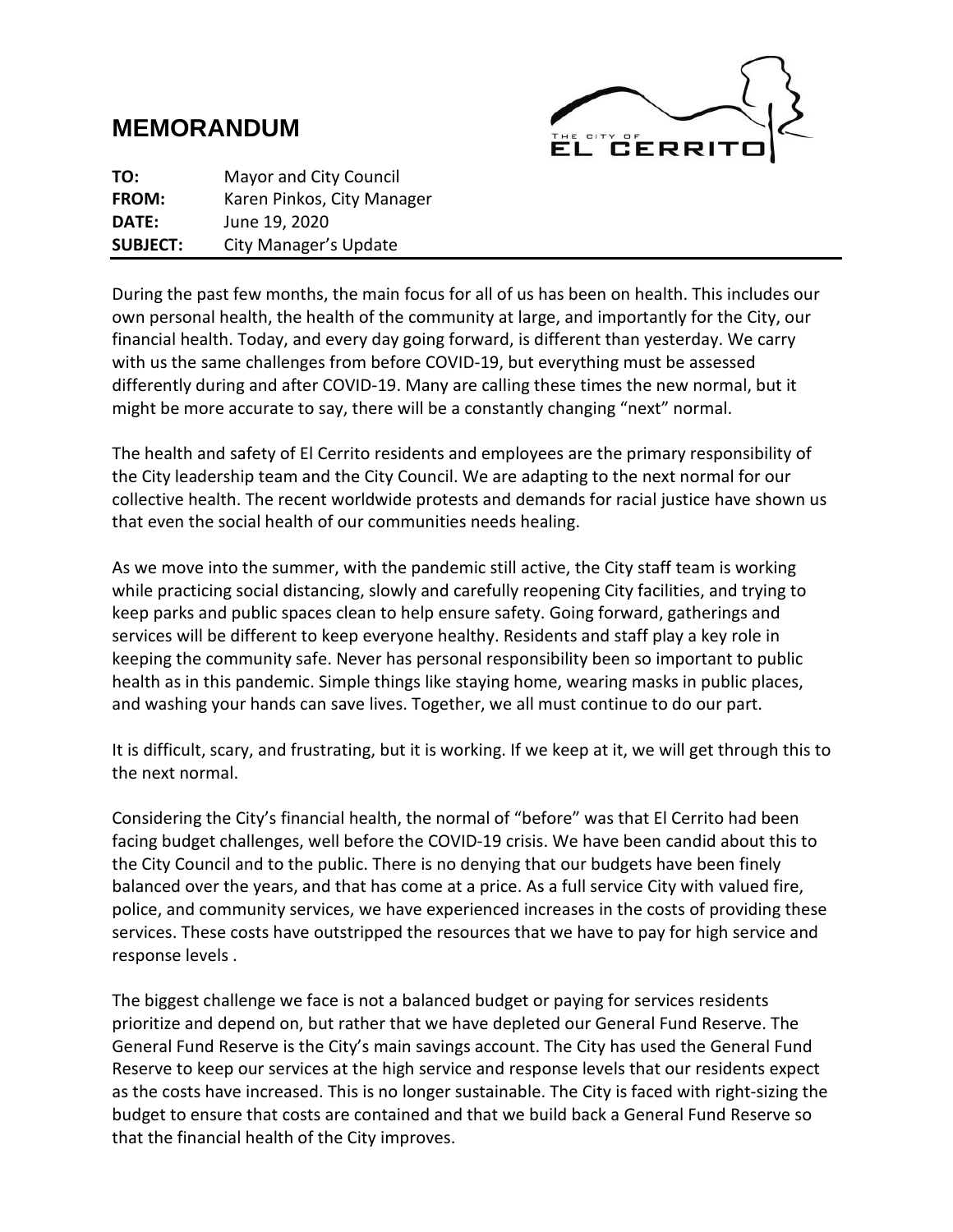## CITY MANAGER'S UPDATE (CONT'D)

Now, because of the impacts of COVID-19, the situation has become more severe. Even if we had a substantial General Fund Reserve, we would still be looking at extensive cuts and reductions to balance the budget due to the lack of revenue in this unprecedented economic crisis. We must further adjust our budget to pay for core services, and this means that some of our most valued services will be impacted.

On Tuesday June 16, the City Council passed a preliminary budget for the fiscal year beginning on July 1, 2020. This budget includes assuming reduced revenues of about \$4 million due to the COVID-19 crisis, and reduction of costs by \$4 million. This represents about 10% of the City's General Fund budget. Because the crisis is ongoing, it has been difficult to predict how badly the City's revenues will be impacted. So, over the summer, the City Council and City staff will be working on revising the budget as the economy (hopefully) stabilizes. The City Council will consider a revised budget by the end of the first quarter of the fiscal year, which is October 1, 2020.

The reductions included in the preliminary FY 2020-21 budget includes \$2.4 million in personnel cost reductions and about \$1.6 million in Citywide operational expenses. Within personnel, all employee bargaining units negotiated and agreed to forgo any cost of living increases, which is a reduction of 3% of personnel expenses for next fiscal year. Non-public safety and management employees will also be subject to furloughs through next fiscal year, which equals a 5% to 10% salary reduction. Additionally, management employees will have reduced benefits and higher pension contributions.

| $\frac{1}{2}$ 2020 22 Baaqet neaderlong made by the erry (as of same 20) 2020; |                             |               |
|--------------------------------------------------------------------------------|-----------------------------|---------------|
| <b>REDUCTION(S)</b>                                                            |                             | <b>AMOUNT</b> |
| Local 1230 Firefighters                                                        | Deferred COLA               | \$177,684     |
| <b>Public Safety Management</b>                                                | Deferred COLA               | \$38,523      |
| <b>Association - Battalion Chiefs</b>                                          |                             |               |
| SEIU Local 1201                                                                | Deferred COLA, furloughs*   | \$740,104     |
| <b>Police Employees Association</b>                                            | <b>Deferred COLA</b>        | \$213,597     |
| <b>Public Safety Management</b>                                                | Deferred COLA*              | \$40,217      |
| <b>Association - Police Management</b>                                         |                             |               |
| <b>Public Safety Management</b>                                                | <b>Deferred COLA</b>        | \$12,445      |
| <b>Association - Police Chief</b>                                              |                             |               |
| Management/Confidential;                                                       | No COLA, no auto            | \$1,189,480   |
| <b>City Manager</b>                                                            | allowance, increased        |               |
|                                                                                | contribution to CalPERS,    |               |
|                                                                                | furloughs                   |               |
| Citywide operational expenses                                                  | Hiring freeze, professional | \$1,631,848   |
|                                                                                | services, supplies,         |               |
|                                                                                | equipment, travel/training  |               |
| <b>TOTAL</b>                                                                   |                             | \$4,043,898   |

#### *FY 2020-21 Budget Reductions Made by the City (as of June 16, 2020)*

\*subject to negotiation/meet and confer with bargaining unit

This week, the City was able to secure its annual short-term financing in order to ensure that the City's cash flow is set for the next fiscal year. The City sold Tax Revenue Anticipation Notes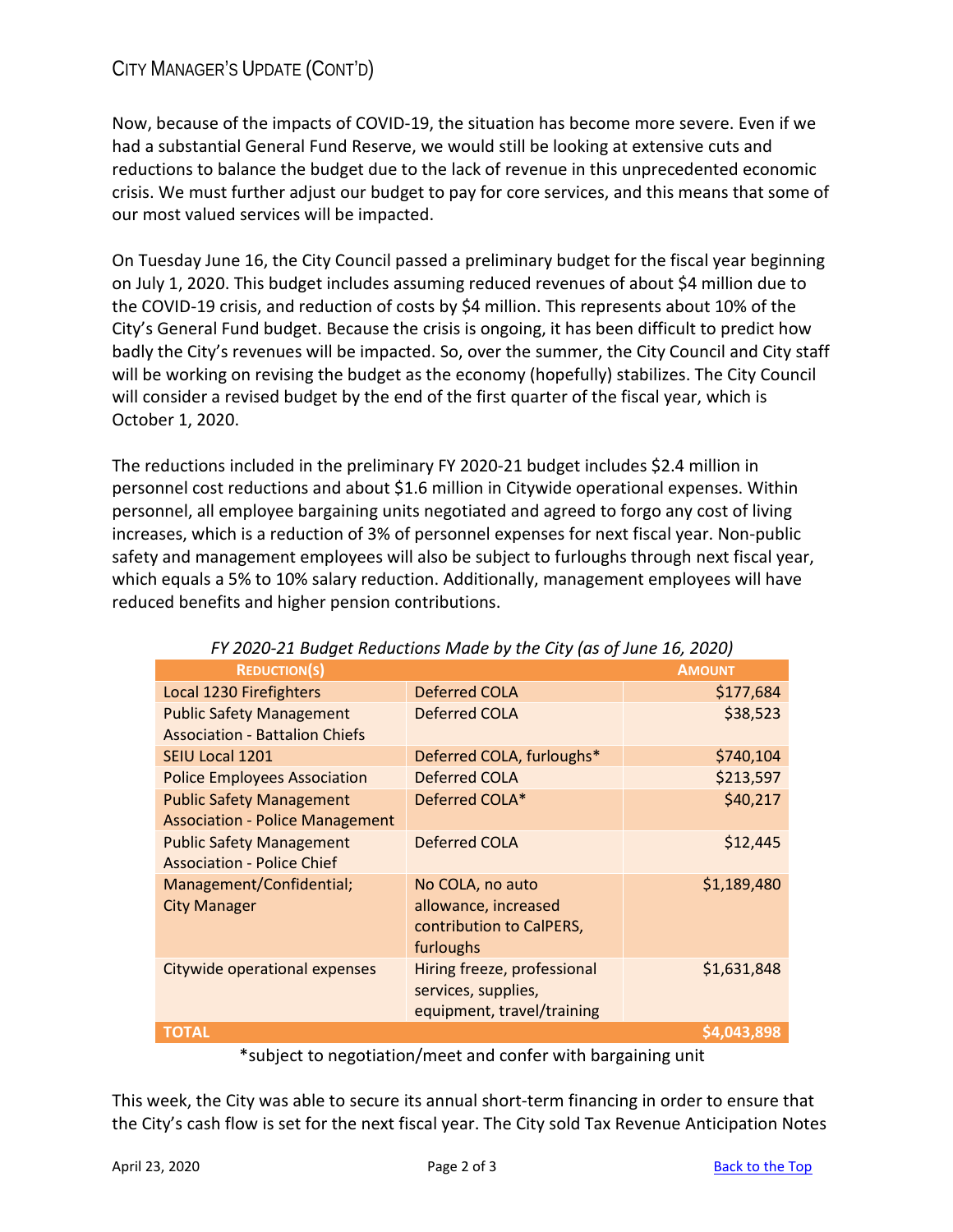## CITY MANAGER'S UPDATE (CONT'D)

(TRAN) and was able to lock in a one-year rate of 0.85%. The rate, which includes the all-in cost of the financing, is 2.04%. That rate is lower than last year's TRAN borrowing cost of 2.55% and will save the City thousands of dollars over the budgeted estimate. Additionally, the City Council is developing a Fiscal Response Plan that will set out how the City can build back its General Fund Reserve as soon as possible. In reviewing projections and recommendations from consultants, the City Council will discuss making an additional \$1.5 million in cuts beginning this fiscal year .

These additional cuts will likely impact staff positions, including those that provide services that are valued by our residents. Services are provided by people, so staff reductions mean service reductions. When we furlough or lay off employees, residents will experience real, tangible service reductions .

The decisions to reduce staff and services will be difficult and painful. Already, we have heard from many residents who are passionate about the services they use and love. I understand and recognize the concerns that have been shared and the frustration that the City is in this position. What I must do now is work with the City Council and the City team to resolve this situation so that we have a financially healthy City going forward. As we are diligent about reducing our expenses in the short-term, we can build back our savings for the long-term and reimagine the services that we provide to our community in the future.

The City Council will be discussing these budget and service reductions at future public meetings throughout the summer and will schedule a special community budget meeting in mid-July. We will continue to update budget information, including dates for meetings once they are confirmed, on the City's website at el-cerrito.org/annualbudgetprocess.

Similar to the changes we must make to protect our personal and community health, the potential budget cuts are difficult, frustrating, and scary, but necessary. If we look to the future by taking care of our personal, community, and financial health today, together we will get through this to the next normal.

*Karen Pinkos*  City Manager City of El Cerrito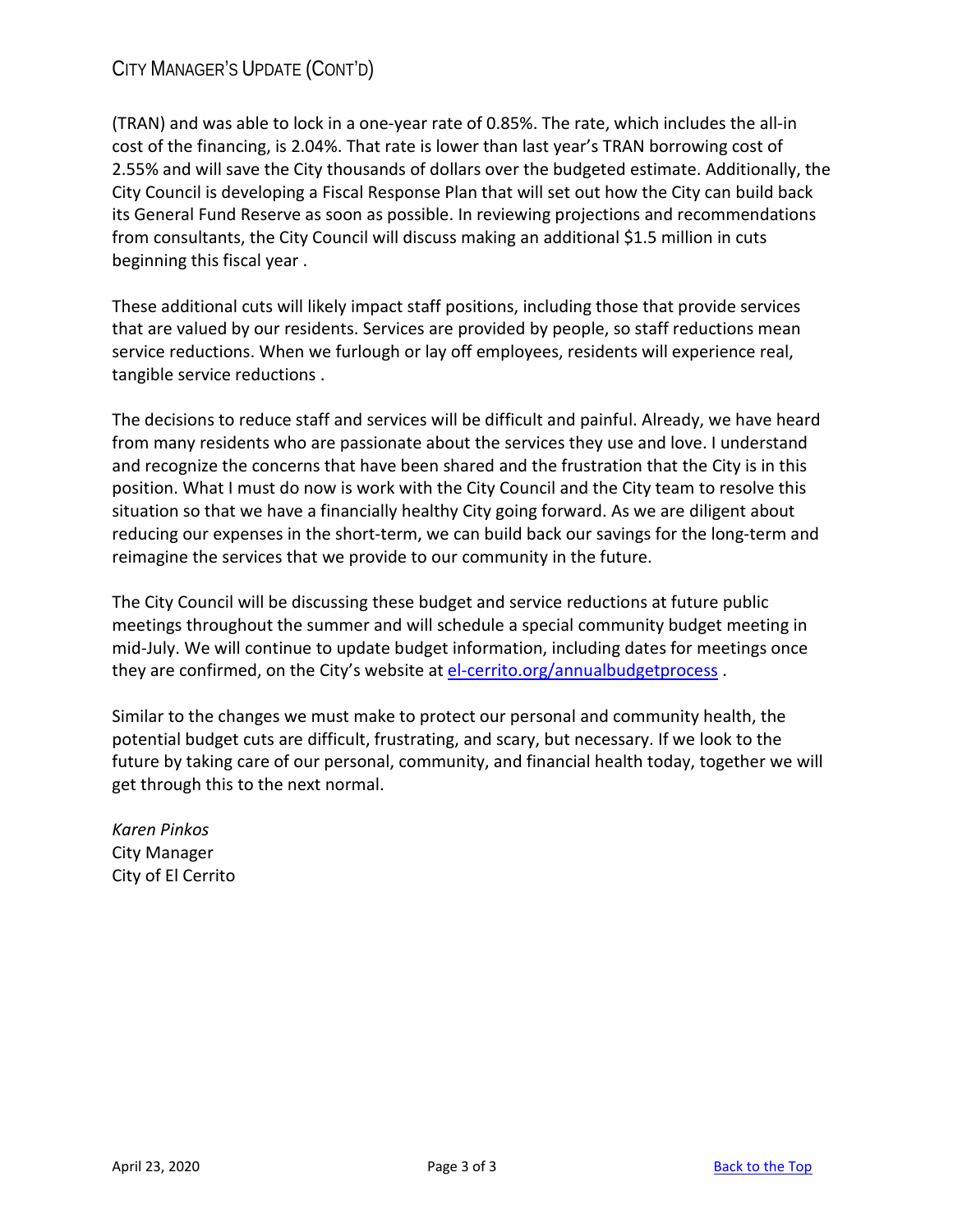# **CITY MANAGER'S UPDATE** June 18, 2020

#### **TABLE OF CONTENTS**

ËL

- CORONAVIRUS UPDATES
- CITY MANAGEMENT/CITY CLERK
- COMMUNITY DEVELOPMENT
- [FIRE](#page-6-0)
- **[POLICE](#page-6-1)**
- [PUBLIC WORKS/](#page-6-1)RECYCLING CENTER
- [RECREATION/](#page-7-0)SUMMER CAMPS
- ATTACHMENTS/FLYERS

#### **CORONAVIRUS (COVID-19) UPDATES**

**[el-cerrito.org/COVID19](http://www.el-cerrito.org/COVID19)** - Please see website for citywide updates.

#### **Contra Costa County Continues to Open Businesses and Activities**

The Contra Costa Health Officer has amended the county's health order to allow hair salons and barbers to reopen for business beginning June 17. They must follow state health guidance to reduce the risk of spreading COVID-19.

The new order also increases the number of swimmers who may share a pool to 1 person per 75 square feet, as allowed by the state.

The social distancing order also allows as many as 100 people to attend a funeral or other religious service at an indoor place of worship, in line with the state's health guidance.

Details in the County Health Services [press release.](https://cchealth.org/press-releases/2020/0616-Open-Businesses-and-Activities.php)

#### **CITY MANAGEMENT/CITY CLERK**

#### **Three City Council Seats up for Election in November**

In November of 2020, the terms of office for Mayor Lyman, Mayor Pro Tem Fadelli, and Councilmember Pardue-Okimoto will expire. On June 16, 2020, the City Council called an election for the purpose of electing three members to City Council. The term for each seat shall be four years, from November 2020 to November 2024.

The nomination period for these offices will begin on **Monday, July 13, 2020** and close on **Friday, August 7, 2020 at 4 p.m.** If nomination documents from any of the three incumbent officers of the city are not filed by Friday, August 7, 2020, the nomination period will be extended until **Wednesday, August 12, 2020 at 4 p.m.** During this extension period, no incumbent is allowed to file nomination documents.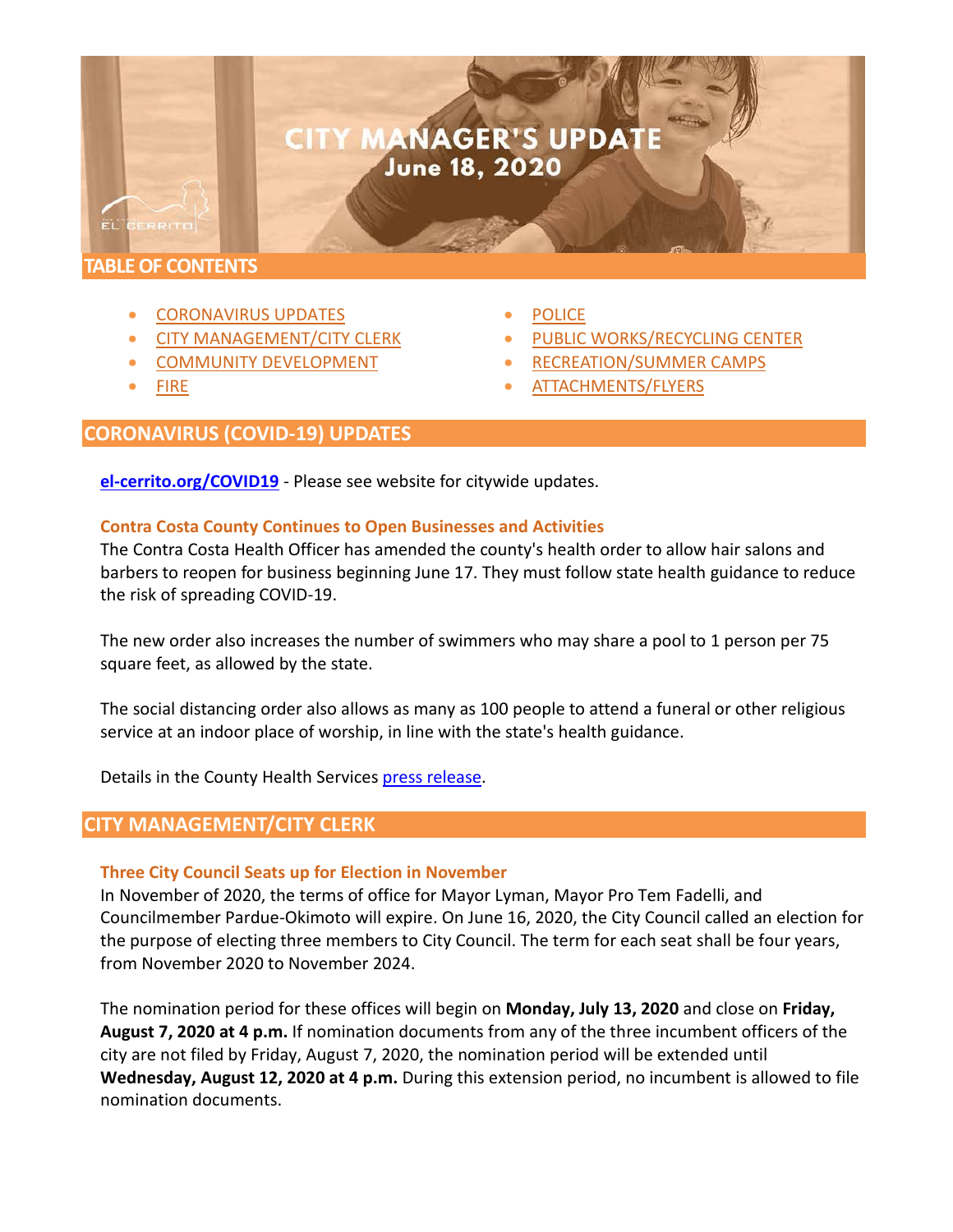To be eligible to run for City Council, a candidate must be a resident of El Cerrito and a registered voter at the time nomination documents are issued.

The City Clerk is the Elections Official and primary contact for El Cerrito candidates. To best serve candidates, individuals interested in running for office are encouraged to contact the City Clerk to ask questions. Appointments will be required for issuance, review, and submission of nomination documents. For more information or to schedule an appointment, please contact the City Clerk at [cityclerk@ci.el-cerrito.ca.us](mailto:cityclerk@ci.el-cerrito.ca.us) or (510) 215-4305. Election information is also available online at [el](http://www.el-cerrito.org/Elections)[cerrito.org/Elections.](http://www.el-cerrito.org/Elections)

#### **Census 2020**

Everyone living in the United States has the right to be counted in the 2020 Census. *Every* neighbor, *every* immigrant, *every* child – EVERYONE. What happens in the 2020 census will impact us for many years ahead. Take the census now! [http://bit.ly/My\\_2020census.](http://bit.ly/My_2020census)

# **Every neighbor. Every immigrant. Every child.** ervon

The Census Counts and So Do You. censuscounts.org

#### **COMMUNITY DEVELOPMENT**

#### **East Bay Economic Development Agency Speaker Series: Restaurant Relaunch**



Join the East Bay EDA 2020 Speaker Series: **Restaurant Relaunch Webinar** on **Tuesday, June 23 at 9 a.m**. Jay Coldren, Managing Director, Hospitality and Eat + Drink at [Streetsense](http://streetsense.com/) will discuss the nuts and bolts of Restaurant & Bar Reopening during the COVID-19 pandemic. This webinar is free and open to the public. Register at [http://bit.ly/sseda1.](http://bit.ly/sseda1)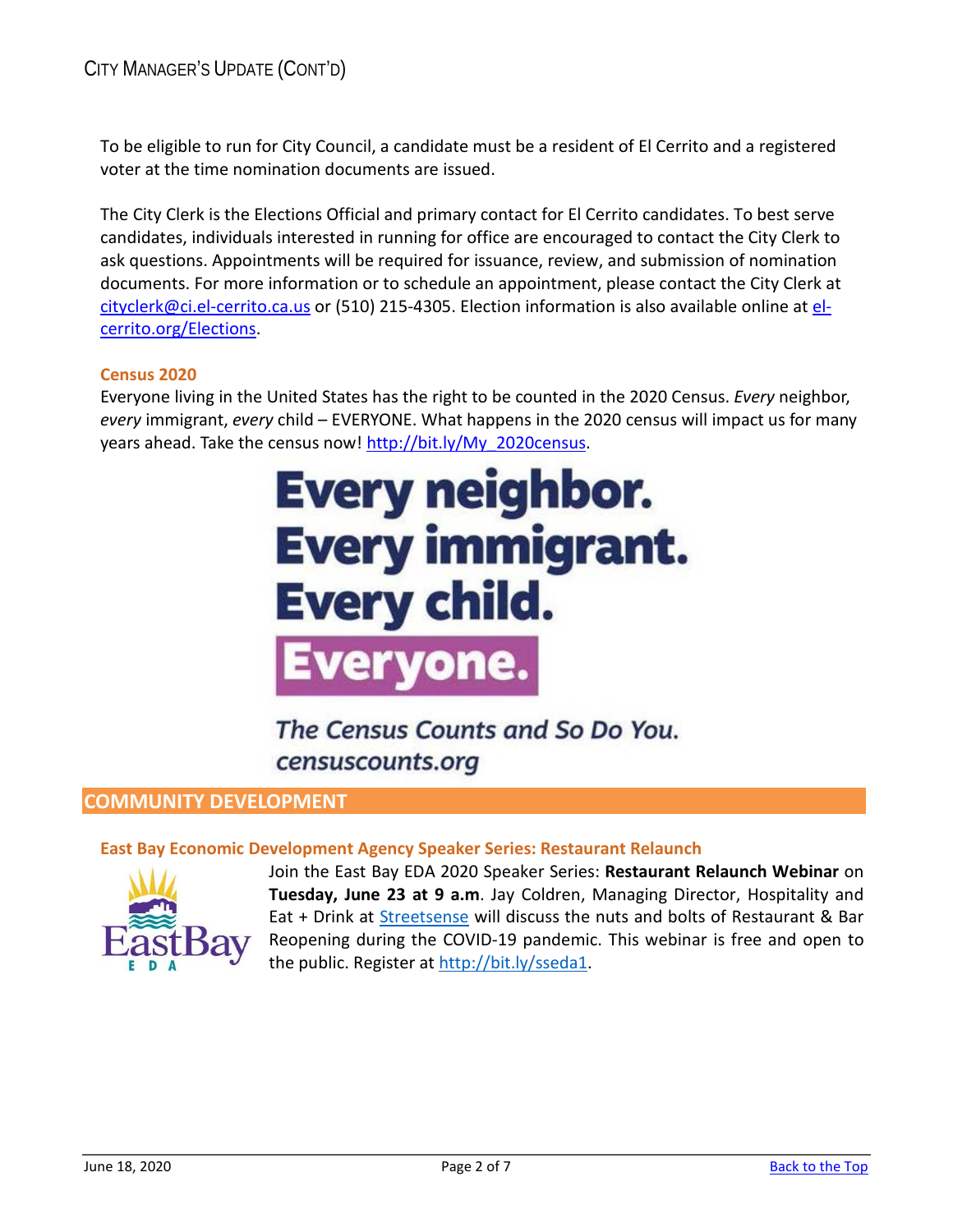

**Low Interest Federal Disaster Loans Available to Small Businesses and Non-Profits Suffering as a Result of COVID-19** 

As a reminder, the Small Business Administration (SBA) is offering low interest federal disaster loans for working capital to small businesses and non-profit organizations that are suffering substantial economic injury as a result of COVID-19. The Economic



[Injury Disaster Loan \(EIDL\) and EIDL Advance program portal](https://www.sba.gov/disaster) is currently open to qualified applicants.

The SBA is also assisting small businesses and non-profits with access to the federal forgivable loan program, the [Paycheck Protection Program,](http://www.sba.gov/paycheckprotection) which is currently accepting applications until **June 30, 2020**. If you are a business in El Cerrito or Contra Costa County, the [Contra Costa Small Business](https://www.contracostasbdc.org/)  [Development Center](https://www.contracostasbdc.org/) provides businesses with help applying for relief, navigating available resources, cash flow concerns, supply chain interruptions, workforce capacity, insurance coverage and more, at no cost. For one-on-one advising, please contact their office at (925) 222-5228 or [admin@contracostasbdc.org.](mailto:admin@contracostasbdc.org) You can also visit [SBA.gov/Disaster](http://www.sba.gov/Disaster) for additional information.

#### **Open for Business? Let us help you get out the word!**



Many of El Cerrito's businesses are open and providing essential services: restaurants, grocery stores, pharmacies, and many service-oriented operations. How can you find out which ones are open and when? Try our ["What's Open El](http://www.el-cerrito.org/whatsopenelcerrito)  [Cerrito?"](http://www.el-cerrito.org/whatsopenelcerrito) webpage that makes the information easy to find.

If you operate a business that is open during this shelter at home period and is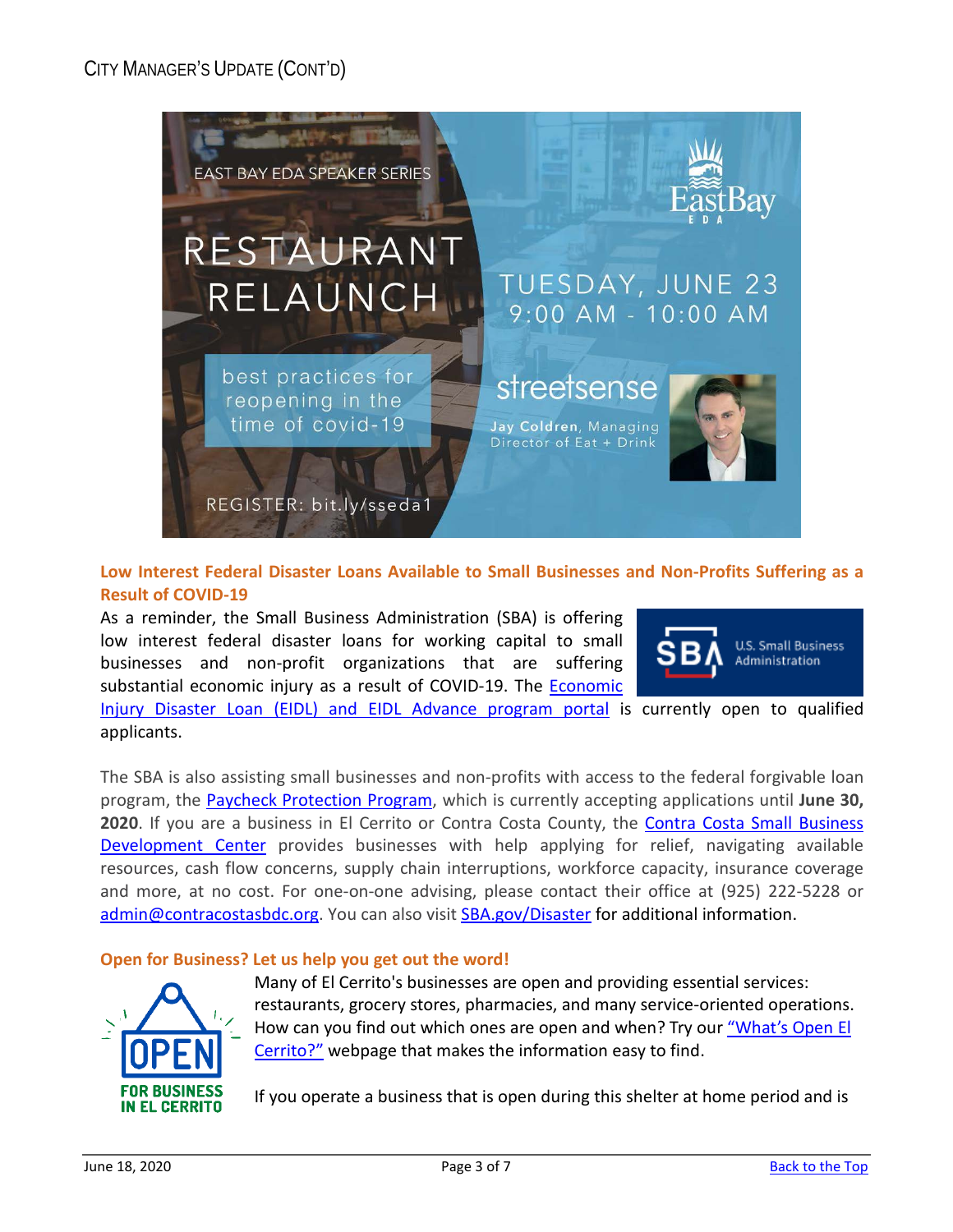not in the database, please email [mwilliams@ci.el-cerrito.ca.us](mailto:mwilliams@ci.el-cerrito.ca.us) for instructions.

We thank open essential businesses and are happy to support you during this difficult time.

#### <span id="page-6-0"></span>**FIRE**

#### **Fire Hazard Reduction**

The Fire Department continues to re-inspect properties that were cited for violations to the Vegetation Management Standards. Also, the Department continues to receive complaints of overgrown properties and is following up on all complaints.

#### **Mutual-Aid Fire**

Sunday evening, the Fire Department responded with two engines and a battalion chief to provide mutual aid for a 2-alarm structure fire in the Hilltop area of Richmond. The fire was in the old Chevy's Restaurant on Garrity Way. This building has been vacant and occupied by transients off and on, with several small fires in and around the building over the years. This time the fire was wellestablished and through the roof when crews arrived. Ten engines, 2 trucks, and 3 battalion chiefs representing every agency in West County responded to the call.

#### **ALERTWildfire Cameras Help Firefighters and First Responders**

The Fire Department continues to work in cooperation with PG&E and the ALERTWildfire consortium to get additional high-resolution cameras installed that provide a better view of Wildcat Canyon and can be used to pinpoint fires. There are currently 5 cameras from Nichol Knob in Point Richmond to Briones Park in the east and Vollmer Peak that provide a 360-degree view of the canyon area.

These cameras provide a faster way to confirm fires when reported. While the view angle can't be changed by the public, accessing their view can done at [www.alertwildfire.org](http://www.alertwildfire.org/) and clicking on the East and South Bay option.

#### <span id="page-6-1"></span>**PUBLIC WORKS**

#### **AB 827: Indoor Recycling, Organics, and Trash Containers Required**

On October 2, 2019, the Governor signed AB 827 into law. The law requires businesses that are subject to AB 1826 (Mandatory Organics Recycling) and AB 341 (Mandatory Recycling) to provide indoor containers for recycling and green waste alongside their normal refuse containers for customers to use.

By July 1, 2020, businesses that generate 4 cubic yards or more of commercial solid waste are required to provide customer access to a three-stream indoor waste system (including organics, recycling, and trash) if customers purchase goods on the premises for immediate consumption. The containers must be: 1) fully visible and accessible; 2) adjacent to the other containers; and 3) clearly marked with educational signage that indicates what is appropriate to place in each container. The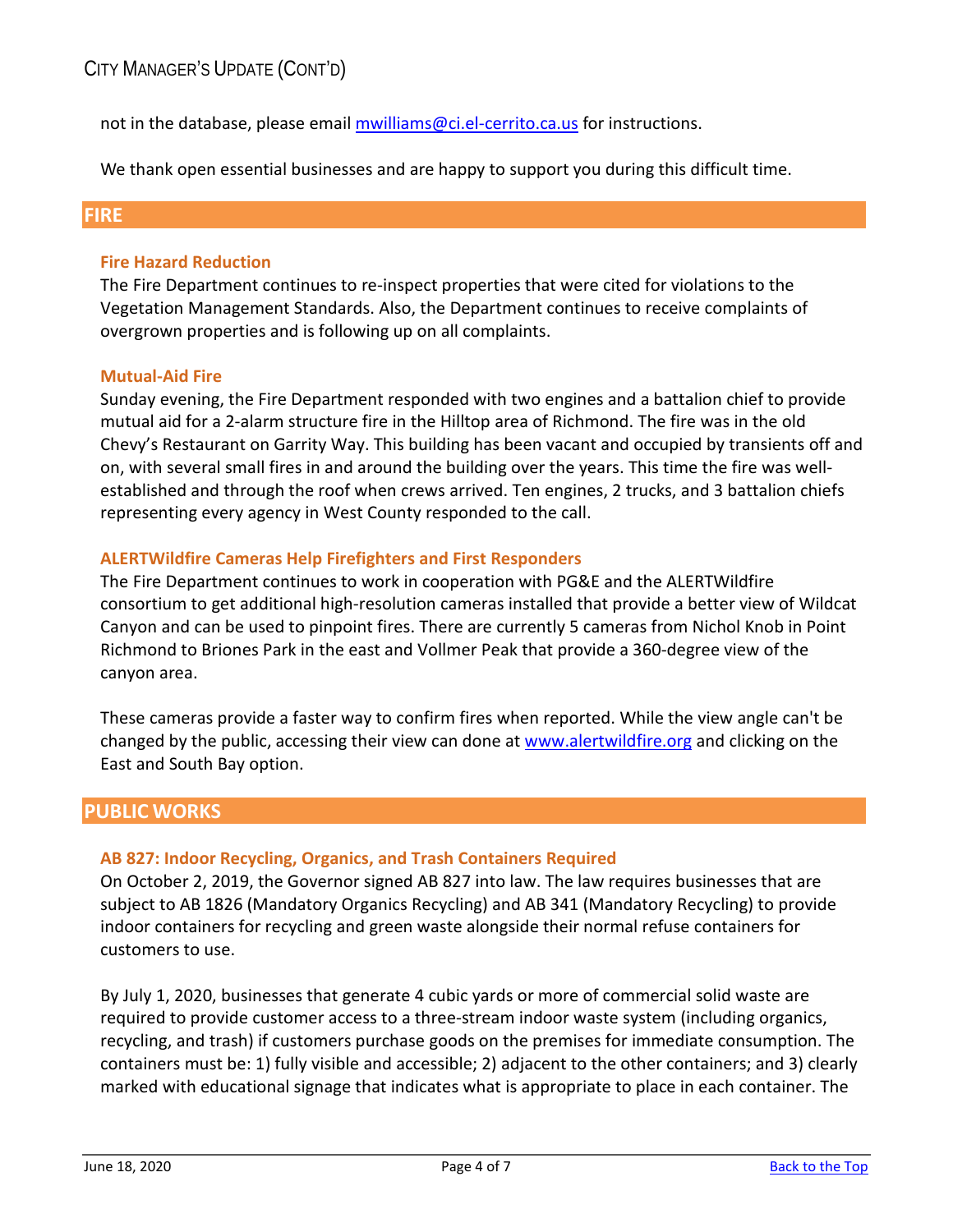requirement does not apply to full-service restaurants, if the full-service restaurant provides its employees with containers for all three streams (organics, recycling, trash) to collect materials

purchased on the premises for immediate consumption and implements a program to collect recyclables and organic waste.

This law is intended to increase the amount of waste that is recycled statewide. CalRecycle will provide outreach and educational materials that cities and businesses will be able to use to implement AB 827. City staff is coordinating with CalRecycle, RecycleMore, East Bay Sanitary, and businesses, on implementation of this new requirement. For more information, please review the City's latest Commercial Recycling Brochure at [el](http://www.el-cerrito.org/CurbsideProgram)[cerrito.org/CurbsideProgram.](http://www.el-cerrito.org/CurbsideProgram)



If you have questions or would like technical assistance, please contact Laurenteen Brazil, Waste Prevention Specialist, to schedule a phone or video consultation at Ibrazil@ci.el-cerrito.ca.us or at (510) 559-7686.

#### **Utility Bill Consumer Programs during COVID-19**

During this difficult time, many households are facing income challenges and may need assistance managing utility bills. The low-income California Alternate Rates for Energy (CARE) program, which provides up to a 35% bill discount, and the Family Rate Assistance program, which provides an 18% discount, can reduce energy bills for qualified households. In addition, the California Lifeline program provides discounted home or cell phone service for qualified consumers. **Families who previously did not qualify for these discounts may now be able to take immediate action to reduce utility bills by calling their utility to enroll.** 

More information on these and other related programs/initiatives can be found at the links below.

- <https://www.cpuc.ca.gov/lowincomerates/> Discounts on energy bills for income-qualified households (up to 35% bill discount with CARE and up to 18% bill discount with the Family Electric Rate Assistance program)
- [https://www.cpuc.ca.gov/medicalbaseline/](http://www.cpuc.ca.gov/medicalbaseline/)  Extra allowances of energy billed at the lowest rate for customers who rely on life-support equipment
- <span id="page-7-0"></span>• [https://www.cpuc.ca.gov/LifeLine/](http://www.cpuc.ca.gov/LifeLine/) - Discounted home phone and cell phone services to qualified households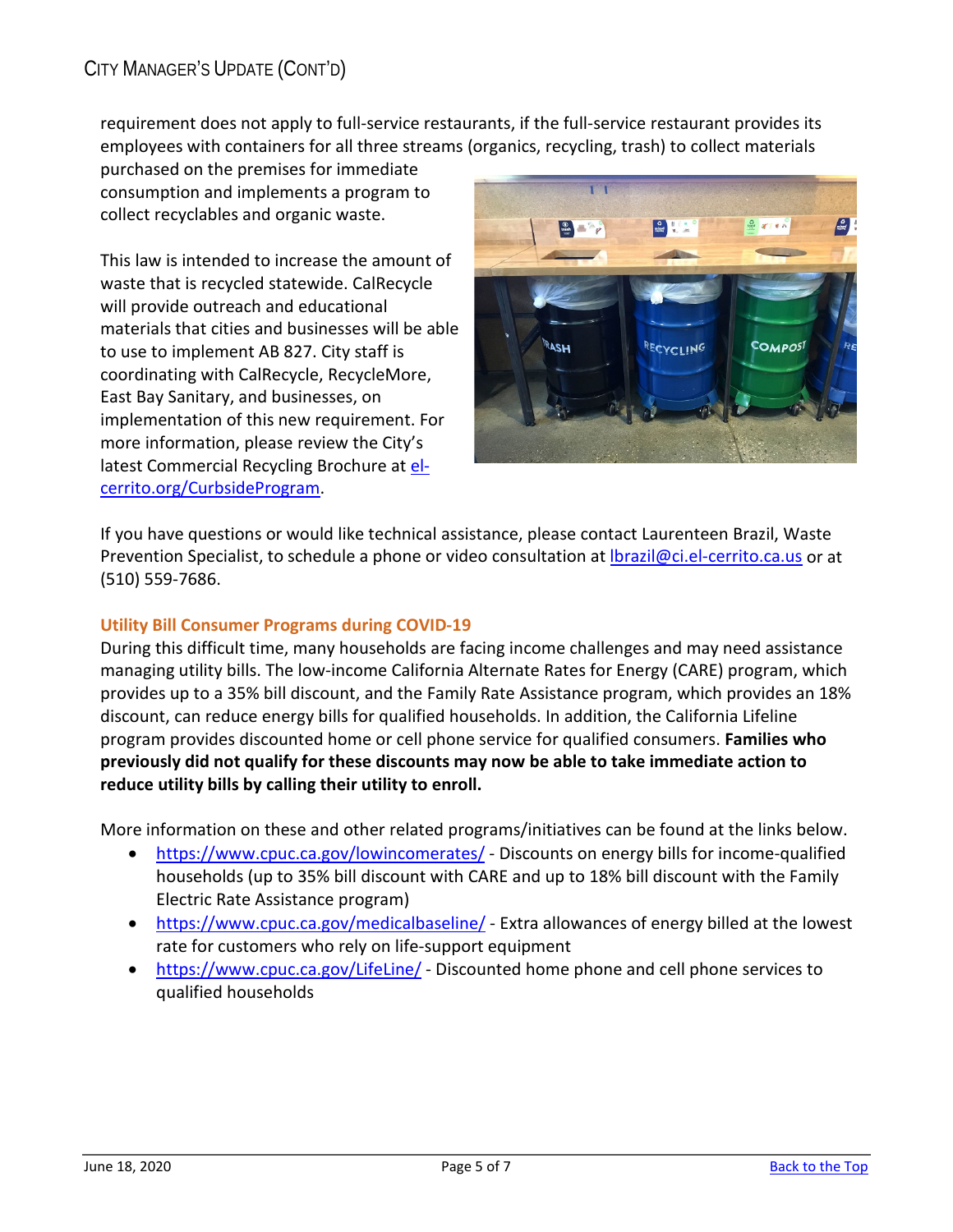# CITY MANAGER'S UPDATE (CONT'D)

#### **RECREATION**



#### **Happy to Announce Summer Camp Sessions 2 & 3**

#### **Session 2: Monday, July 6 - Wednesday, July 22 Session 3: Monday, July 27- Wednesday, August 12**

We are excited to announce that registration opened on Wednesday, June 17, for Special Summer [Camp Sessions 2 & 3!](https://www.el-cerrito.org/DocumentCenter/View/14332/Special-Summer-Camp-2-3-Schedule) We encourage families to register early, as Session 1 spaces filled quickly. Registration will be accepted online only at [el-cerrito.org/onlinereg.](https://word-edit.officeapps.live.com/we/www.el-cerrito.org/onlinereg)

Our experienced and enthusiastic staff have worked hard to deliver program designs and activities that will keep your camper active, engaged, and smiling with joy to be around their friends! While fun is important at camp, safety is our top priority.

It is important to fully understand the camps are quite different from our usual programs, and there are no refunds or cancellations available. Children can only participate in one pod of 12 children (including programs not offered by the City of El Cerrito) during this special camp session. Please review all of the pertinent information on our webpage [el-cerrito.org/summercamp,](https://word-edit.officeapps.live.com/we/www.el-cerrito.org/summercamp) including our updated Parent Handbook, FAQs, and the [Special Camp Session Schedule](https://www.el-cerrito.org/DocumentCenter/View/14332/Special-Summer-Camp-2-3-Schedule) before registering.

To assist families who may be experiencing a financial hardship, we have extended our scholarship program. Qualifying families can now apply for up to \$150 in scholarship funds regardless of the date they last applied. For more information and the application, please visit [el](http://www.el-cerrito.org/scholarship)[cerrito.org/scholarship.](http://www.el-cerrito.org/scholarship)

#### **El Cerrito Swim Center Opening**

The El Cerrito Swim Center is very excited to announce we will be opening on Monday July 6th! We are still working on getting the reservation system and our safety protocols in place. As soon as the information is available, we will post it on our websit[e el-cerrito.org/swimcenter.](http://www.el-cerrito.org/swimcenter)

#### **Subscribe & Follow**

It is important to stay connected during this difficult time. For up-to-date information in the